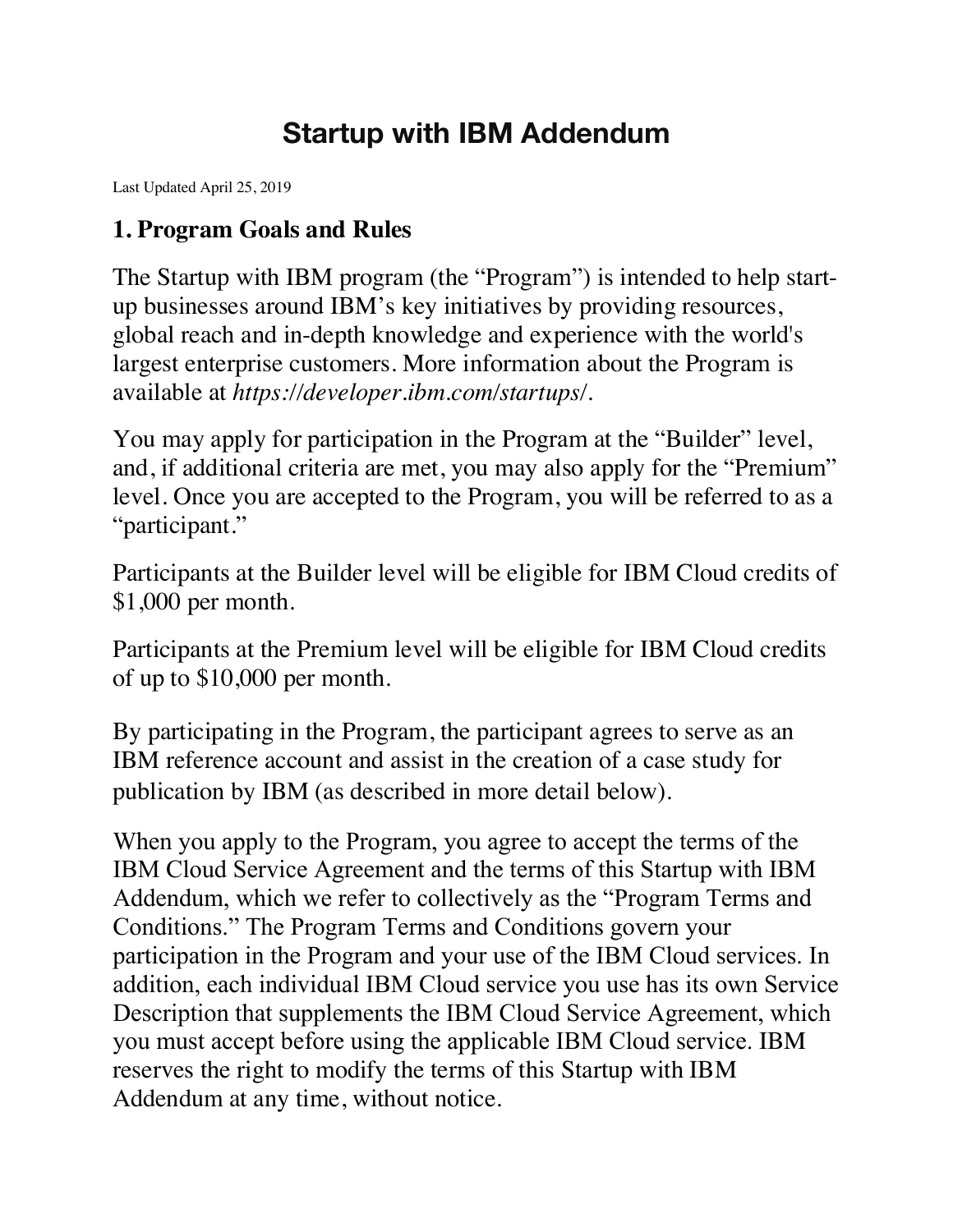## **2. Eligibility**

This Program is designed for start-up businesses. To be eligible to participate, an applicant must:

- Have been founded as a business entity (e.g., incorporated as a corporation) within the 5 years immediately preceding the application;
- Have less than US\$ 1,000,000 in revenues during the 12 months immediately preceding the application;
- Not have been a paying customer for any of the covered IBM Cloud services prior to the application; and
- Not have received IBM Cloud credits from another IBM program.

An entity can participate in and receive benefits from the Program, or any of its predecessors (such as IBM Global Entrepreneur), only once. An individual person may participate in and receive benefits from the Program more than once provided the entity for which they are involved with is developing a different solution than previous companies and the ownership of the new entity is different.

#### **3. Acceptance into the Program**

Applicants must complete the application process as described on the Program's website. For participation at the Builder level, acceptance or rejection will be based on the submitted information as verified by IBM. For participation at the Premium level, IBM will contact the applicant to discuss additional factors necessary to determine eligibility. Decisions regarding participation in this Program are made by IBM in its sole discretion. IBM may, in the interest of furthering the goals of the Program as a whole, modify or waive eligibility requirements on a caseby-case basis.

#### **4.Cloud Usage Credit**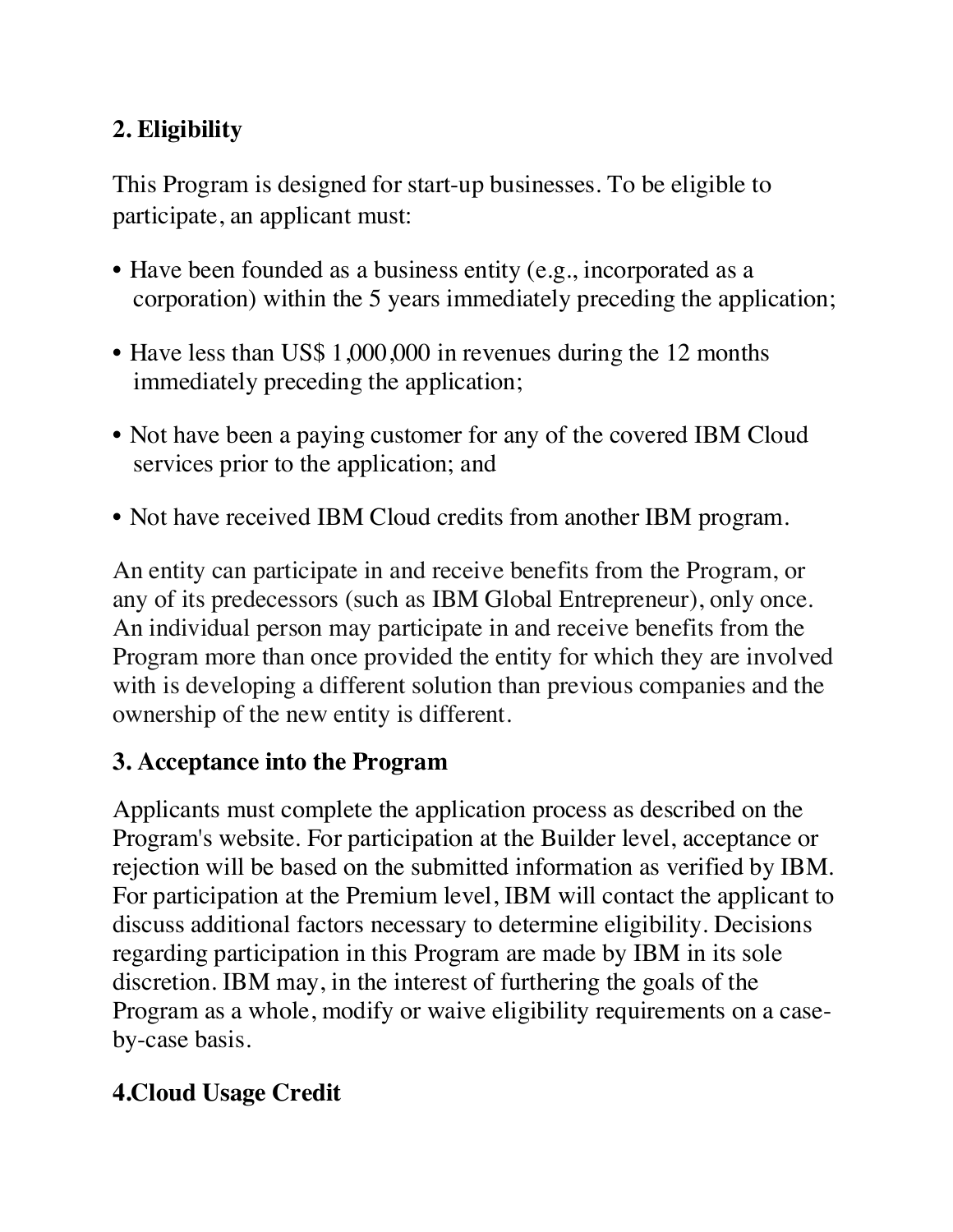Participants in the Program will be provided with a monthly Cloud usage credit.

For those IBM Cloud services that offer separately priced support offerings, part of the Cloud usage credit will be applied to those support offerings.

Upon acceptance into Program, the participant must identify to IBM the share of the available credit to be allocated to each IBM Cloud service (platform-as-a-service and infrastructure-as-a-service) that the participant wishes to use. Credits may not be allocated to an IBM Cloud service for which participant was paying prior to acceptance into the Program. Trial usage or usage within a free tier for a service does not constitute paying for Cloud services.

Cloud usage credits are available to Program participants on a monthly basis. Excess credits above actual usage in any month will not carry over to subsequent months. Usage of an IBM Cloud service above the level of the available credits will be billed in accordance with the standard rates and terms for that service.

#### **5. Participant Obligations**

Participants in the Program are expected to release public facing applications which leverage the services and functionality of the IBM Cloud services included in the Program.

Participant agrees to act as a worldwide reference account for IBM, without any fee, including allowing IBM to use its name, logo, and participation and product details in IBM's marketing materials, web sites, internal and external presentations, and advertising for IBM and the IBM Cloud services. IBM agrees to comply with participant's reasonable logo usage guidelines for any use of participant's logo. Participant commits to assist IBM in the creation of a case study, if requested by IBM, on participant's use of the IBM Cloud services offered under this Program. IBM may use and distribute this case study, without any fee.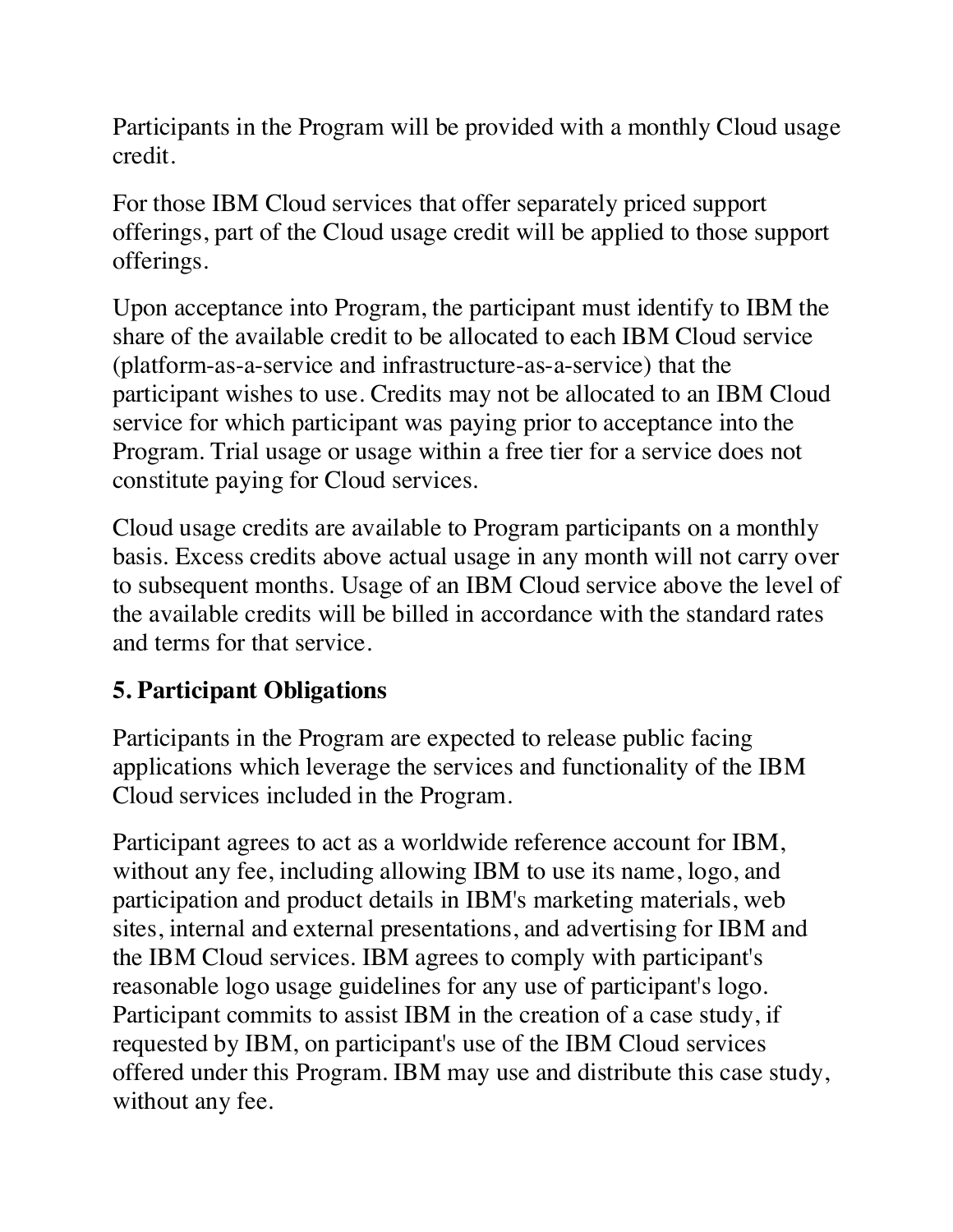Participation in this Program is personal to participant. Participant may not assign its participation in this Program to any other organization or entity without IBM's prior written approval.

#### **6. IBM Right to Modify Program**

IBM reserves the right to modify or terminate the Program at any time, without notice. Subject to the preceding sentence, once a participant is accepted into the Program, IBM will not reduce the credit available to that participant except as provided in the Term and Termination section, below.

## **7. Term and Termination**

The Program Terms and Conditions shall remain in effect from a participant's acceptance into the Program until the expiration of the Cloud usage credits. Unless otherwise approved in writing by IBM, the Cloud usage credits, and participant's participation in the Program, expire twelve (12) months after acceptance into the Program.

Upon termination or expiration of the Program Terms and Conditions, participant accounts may continue to use the IBM Cloud services pursuant to such services' standard terms and conditions. Under the standard terms and conditions for IBM Cloud services, the participant will be automatically billed monthly for usage of any IBM Cloud Services at the then-current rates based on the metrics described in the applicable IBM Cloud Service Description.

In addition, after termination or cancelation of the Program Terms and Conditions or participant's participation in the Program, IBM may continue to use the participant's name, logo, participant and product details, and any developed case study as permitted under these terms, at no charge.

IBM may terminate a participant's credits available under this Program for any reason in IBM's discretion, including if (1) any information provided by, or on behalf of, participant to determine participant's